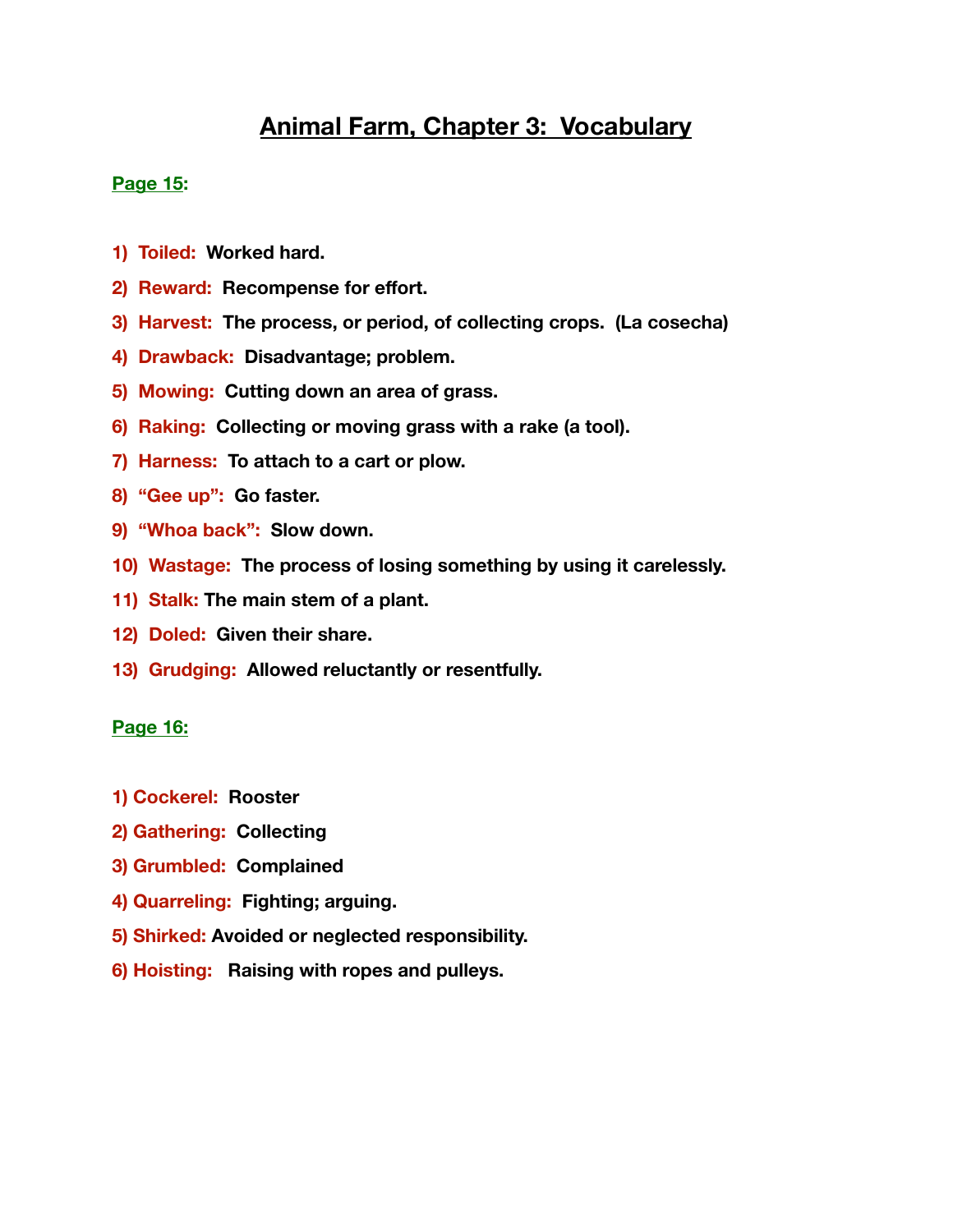#### **Page 17:**

- **1) Flagstaff: A pole for a flag.**
- **2) Trooped: Walked in groups.**
- **3) Paddock: A small field where horses are kept.**
- **4) Retiring age: Age at which one is permitted to stop working.**
- **5) Headquarters: The administrative center of an organization.**
- **6) Blacksmithing: Working with metal.**
- **7) Carpentering: Working with wood.**
- **8) Indefatigable: Untiring; hard-working.**
- **9) Tame: Domesticate.**
- **10) Sparrows: Small birds.**

#### **Page 18:**

- **1) Perch: To rest, or land, on something.**
- **2) Heap: Pile**
- **3) Dust: Fine dry powder made of tiny particles of earth. (Polvo)**
- **4) Forelock: A lock of hair growing just above the forehead.**
- **5) Twig: A small wood stick.**
- **6) Regarded: Considered; looked at; taken into account.**

#### **Page 19:**

- **1) Humbler: Of a lower social class, or feel that they are lesser.**
- **2) Bleating: The weak crying of a sheep or goat.**
- **3) Whelped: Gave birth; had babies (only for animals).**
- **4) Sturdy: Strong and healthy.**
- **5) Weaned: Stopped drinking milk from their mother.**